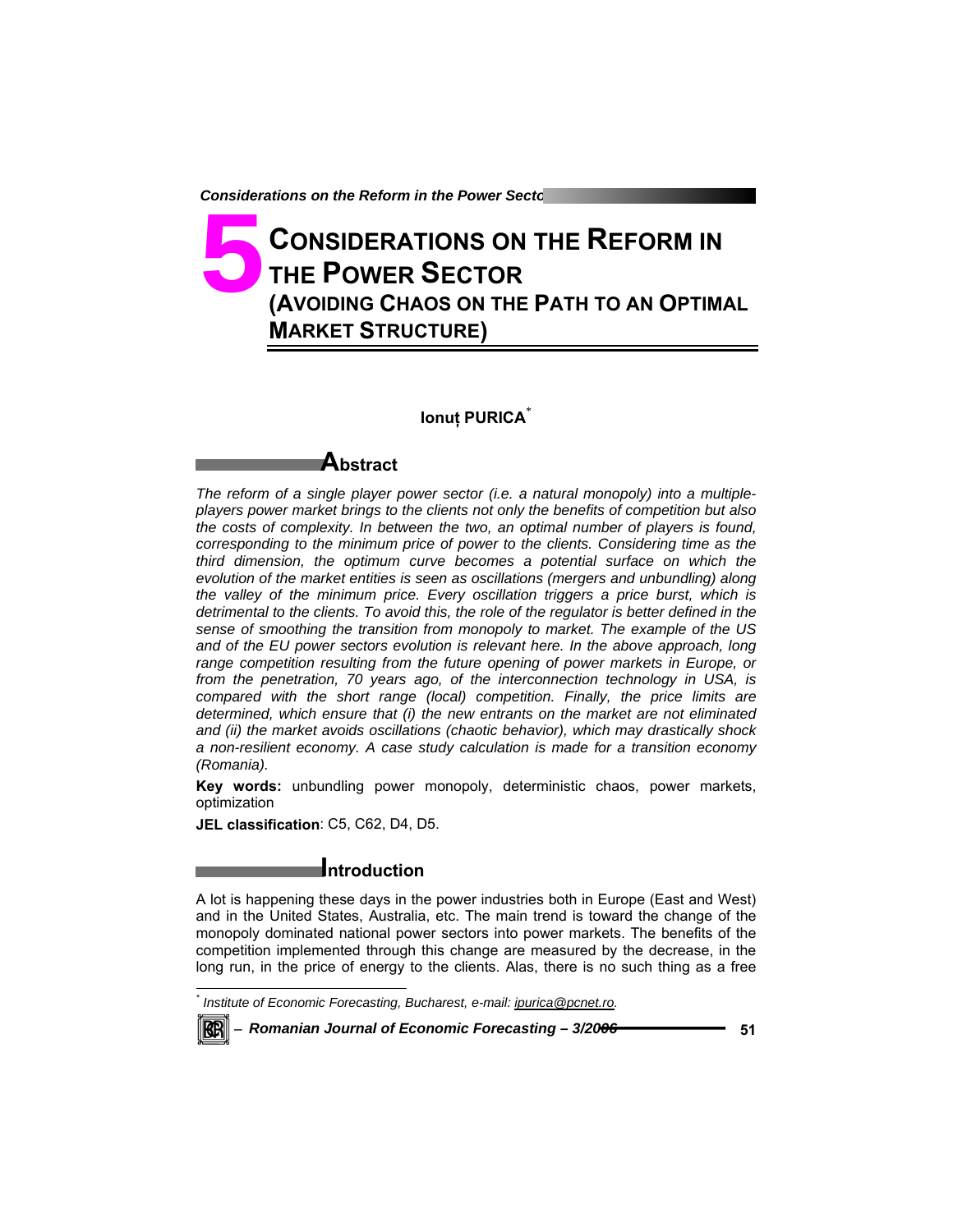lunch! That is why we try to assess here the price to pay for the benefits of competition that result from the costs of the increased complexity of the market. Can this cost be minimized? Is there an optimal structure of the market which results from the interplay between the benefits of competition and the costs of complexity? Bellow, we are trying to answer these questions, first by defining the behavior of the process and, second, by building conceptual tools that may allow the determination of the best strategies to face the new power market. The role of the regulator is presented in the light of these strategies.

#### *General comments on (market - monopoly - market) cycles*

From the point of view of the information, the cycle of passing from a market economy to a monopoly dominated one (the outmost extreme is a centrally planned one) and back to a market economy shows a hysteresis effect. The passage from market to planned economy is done by nationalization, which triggers a process of information flow from the enterprises level in the market to the centrally-planning entity. In time, no enterprise will know any longer who are the manufacturers of the raw materials and who are the clients for its products, but they will only know that raw materials are taken from a certain store house and that products are to be delivered to another specified store house. It is only the central planner who will have full, real knowledge about the market.

To reverse this process, *i.e.*, to go from planned economy to market, one cannot, simply, reverse the nationalization action into a liberalization one. If the liberalization is done before having re-introduced all the market information back to the level of the enterprises, one will not get a market economy. The only thing obtained is a conglomerate of disconnected enterprises and a number of market information holders, which will use the information to get rich fast. This fast enrichment comes from a high transaction cost resulting precisely from the lack of information. Situations may be encountered where there is almost a monopoly on the transaction costs established by the market information holder.

## *From power sector to power market*

At present, the power sector in some economies is acting as an *"economic sector",*  where the state is managing through the help of a natural monopoly instrument.

Any natural monopoly in power has developed historically concentrating on the benefits resulted from the economy of scale. This concept has been reflected both on the supply side and on the demand one. On the supply side, the nominal power of power plants has continuously increased, and the fuel, whether imported or bought from the country, was taken in bulk, which allowed negotiation of lower prices. On the demand side, the interconnection technology was extensively used to create the grid for transport and distribution, while more and more customers were connected increasing the scale of the market. Also, regarding the safety of supply, black-outs experienced in operation have triggered measures resulting in a significant improvement of the grid resilience.

Of course, passing to a real market needs competition. Outsiders may come in, both on the supply and on the demand side. This requires a favorable legal environment

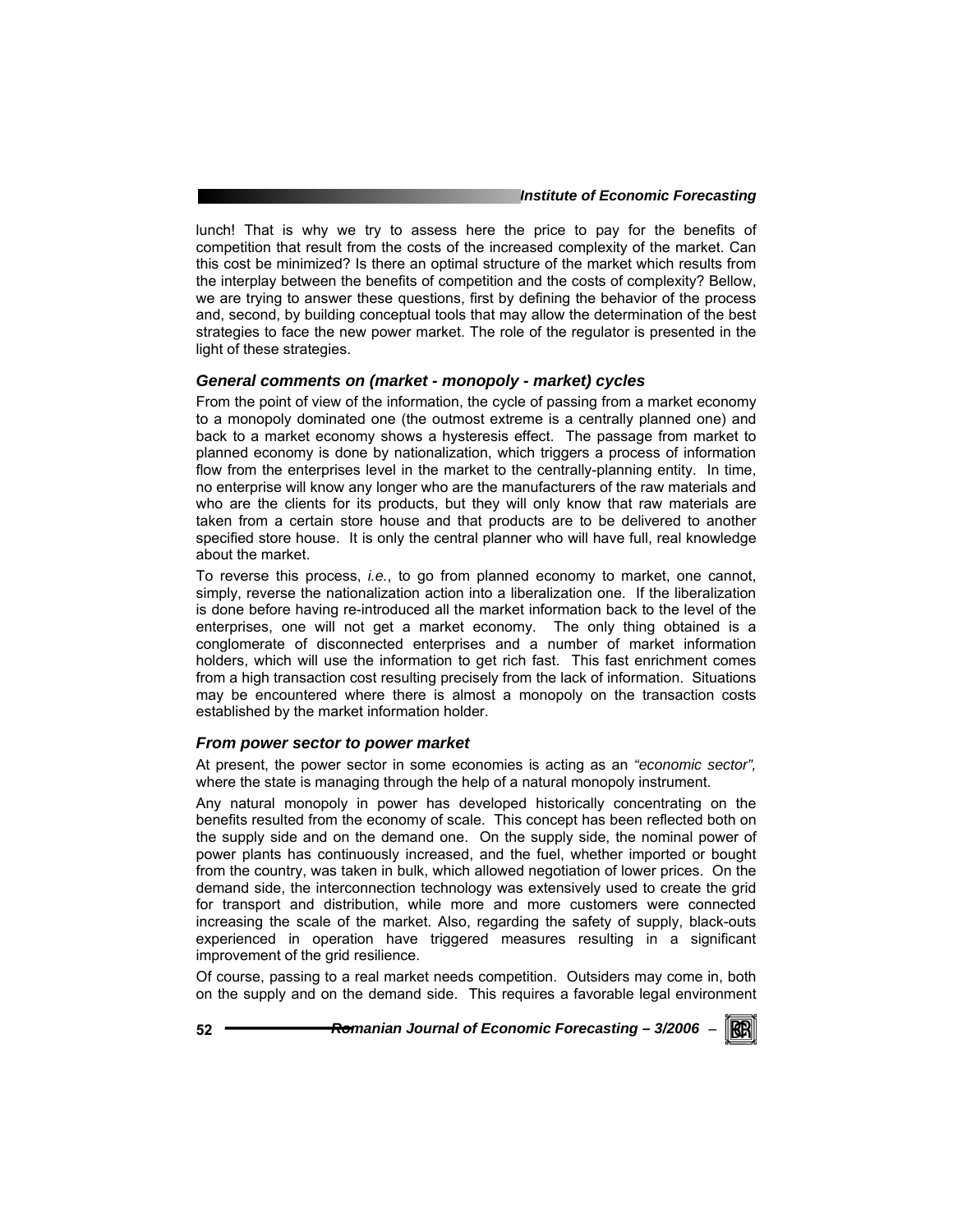carefully thought out to lower risk perception. The institutionalization that follows will definitely have to create a regulator for the power market, as well as a system operator to manage the power pool.

### *The costs of complexity*

An important remark has to be made here: *i.e.*, the fact that in a completely unbounded power generation, part of the benefit of scale, regarding the bulk supply of fuels, is lost. The sum of the costs of numerous smaller quantities of fuel (at higher prices) will result greater at the macro economic level, than the cost of larger quantities bought at smaller prices. Of course, this will happen unless the competition is implemented in the fuel supply too, by, for instance, diversifying the local and the foreign sources of supply. This situation is raising an important comment which has to be made regarding the costs of transaction and the costs of complexity versus the benefits of scale and of competition.

Creating a market for power leads to having a large number of competitors. This is bringing the advantage of competition to the newly defined 'market clients', coming from the former 'sector customers'. At the same time, there is a loss in the benefits of scale, which is felt at the macro economic level (*e.g.*, in the impact of the total cost of fuel on the country's balance of payments). This loss comes from the increased complexity of the market and can, thus, be associated to a measure of the cost of complexity. The cost of complexity may thus be regarded as a marginal transaction cost depending on the increase in the number of power market players. As shown bellow, other mechanisms add up to this cost.

Going to the extremes, one may see that the greater the number of market players, the greater the competition will be, lowering the price to the clients. However, the greater the market complexity, the higher the complexity cost (*e.g.*, by loss of scale benefits, transaction costs and/or other mechanisms), which tends to increase the price to the clients (the increase could be direct or indirect through the macro economic influences).

Since two opposite trends have been identified for the price to the client, we may define an optimum price corresponding to a market complexity where competition benefits are balanced by the cost of complexity.

A qualitative behavior of the process is shown in Figure 1 below.

As more players are penetrating the market the costs of complexity accumulate. The processes that generate the cost of complexity are, in a non-exhaustive list, the following (the estimated figures are given for the cases of various countries, based on the mentioned international sources):

1. The loss of scale benefits for the fuel supply. We think that due to the size of the coal mines, or of the oil tankers, or oil fields, the quantity of fuel delivered is covering the fuel storage capacity of one power plant. Thus, the loss of scale benefits for the fuel supply may not be substantial in the price of fuel if the size of the generating entities is suitably chosen. Diversification of fuel sources may also contribute positively. The estimations made for UK show a loss of benefits as compared to the pro-CEGB situation of USD 2.1 billion for 15 years (1995- 2010) (Newbery and Pollitt, 1997).

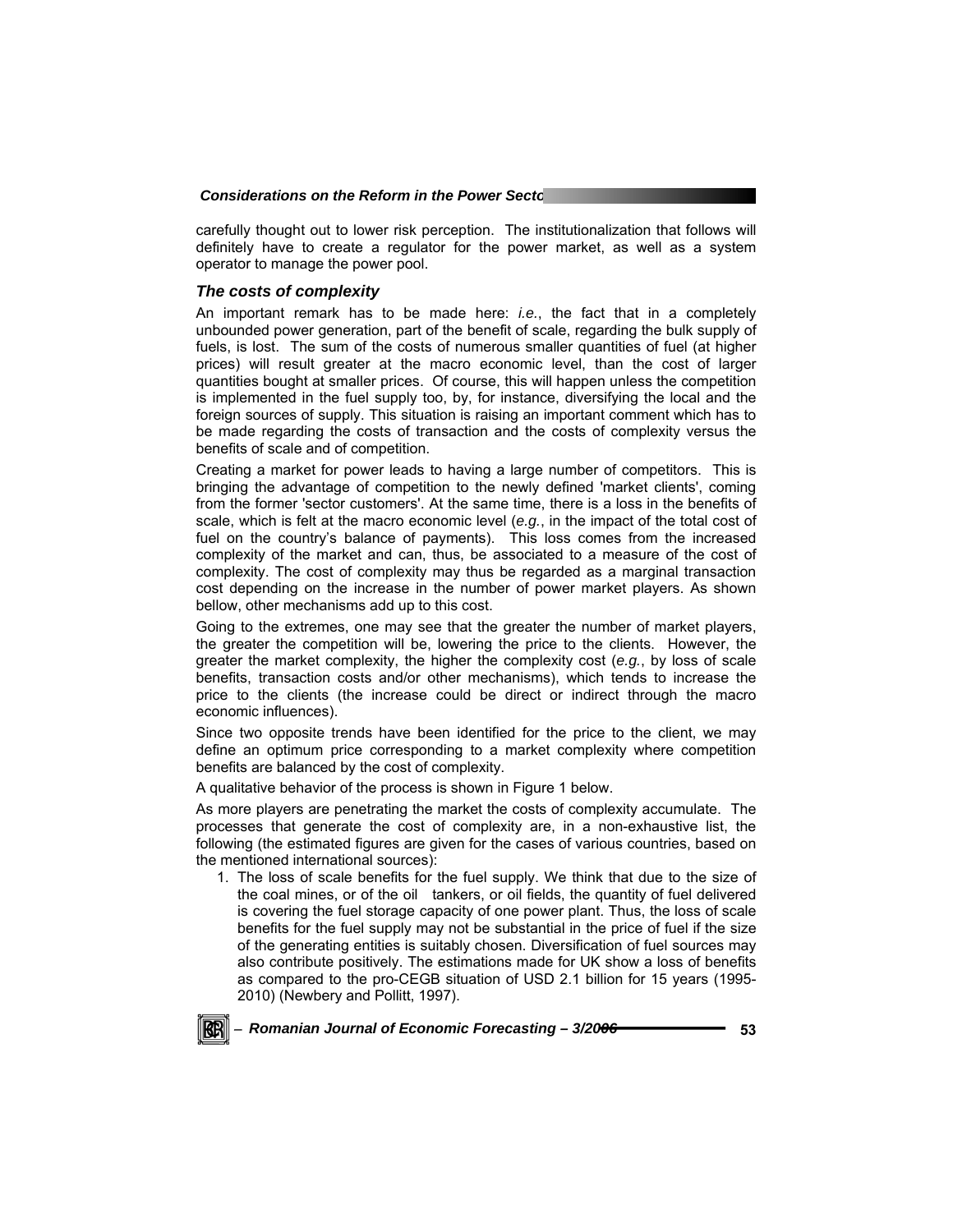### **Figure 1**

**Minimal price to the client optimization of the market structure** 



- 2. The need for an information network which has to be set in place at the level of each player in the market, as well as for the whole market. The costs of this information system are substantial and we may notice that the lack of such a system in the market is liable to produce losses which may add to the cost. Immediately after the unbundling in UK there were significant investments in IT development and implementation (*e.g.*, companies like National Power report figures close to 450 mill. pounds) (source: National Power and UK Electricity Association).
- 3. Along with the information there is a need for more metering. Setting up manufacturing facilities and installation and maintenance capabilities for that equipment adds other costs. Nevertheless, this situation is creating jobs which may help to absorb the redundant personnel from the power entities, reducing the social conversion costs. Just for information, in Norway the charge for metering is USD 360/year (Livik *et al*., 1998).
- 4. Creating and maintaining a market mechanism, *e.g.*, a power pool, as well as a regulatory agency, represents costs which have got to be also sustained. We will discuss later, in more detail, the issue of regulation. To the costs of founding and operating a regulatory agency, there are also some effects on the price of power which are reported (Navarro, 1996) as determining the firms in some EU countries to pay 50% more for their electricity than do their American counterparts. It is important to note here that passing from a monopoly to a deregulated market cannot be done without a regulatory body, which bears costs and gains stability in the transition. The approach developed here is aiming at reducing these costs by defining in a better context the role of the regulator.

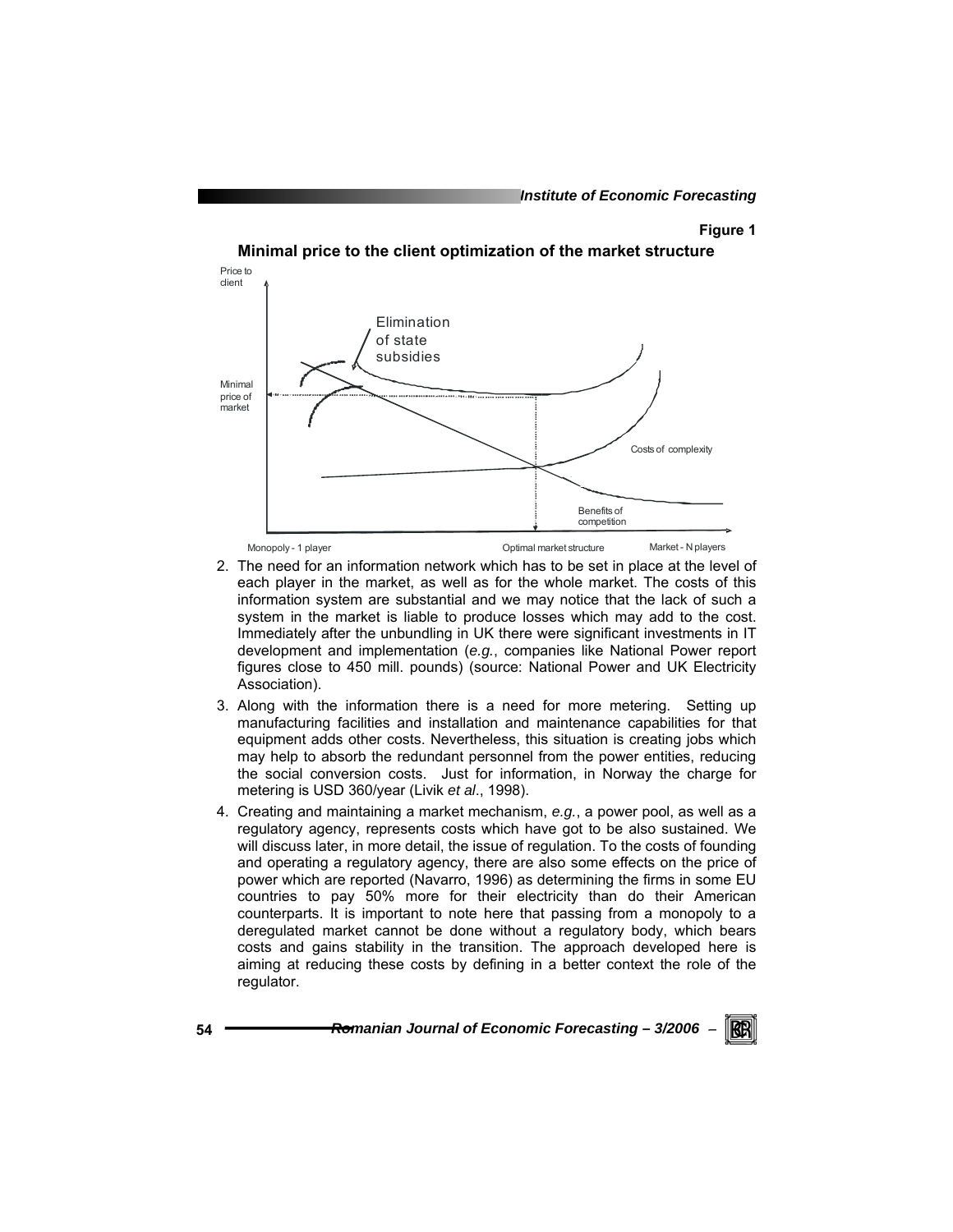### **Considerations on the Reform in the Power Sector of Article 1.**

- 5. The professional relocation of the personnel laid off from the previous monopoly, as well as the training of the remaining ones in order to increase their competitiveness is bringing more costs into the picture. The order of magnitude could be roughly 2.8 billion pounds for a 15 years period - as estimated for the UK (Newbery and Pollitt, 1997).
- 6. Finally, we mention here the transaction cost. It usually results from the increasing number of intermediaries doing the retail wheeling in the market. For example (Conger, 1996), the electric bill of a New Hampshire residential customer includes the following charges:

| Description of Charge             | Quantity | Rate       | Amount   |
|-----------------------------------|----------|------------|----------|
| Meter Charge                      |          | 9.16       | 9.16     |
| <b>Transmission Charge</b>        | 786 kWh  | .00389     | 3.06     |
| <b>Distribution Charge</b>        | 786 kWh  | .01900     | 14.93    |
| <b>Acquisition Premium</b>        | 786 kWh  | .02970     | 23.34    |
| <b>Stranded Cost</b>              | 250 kWh  | .02069     | 5.17     |
|                                   | 536 kWh  | .06252     | 33.61    |
| <b>Pilot Participation Credit</b> | 786 kWh  | $-0.01480$ | $-11.63$ |
| PSNH Energy Charge                | 786 kWh  | .03300     | 25.94    |
| <b>Total Current Charges</b>      |          |            | \$103.58 |

Also, transaction costs are brought in by the new power projects; being estimated at 5-10% of the total project costs (Klein, So and Shin, 1997) - *i.e.*, USD 2 billion to USD3 billion a year assuming that investments worldwide exceed USD 35 billion a year. Most of these costs ultimately will be borne by consumers and taxpayers, although investors may have to swallow the consequences of serious miscalculations.

Where are the benefits which may compensate for these costs, i.e. the benefits of competition? They are coming from the following trends:

- 1. The increase in efficiency stemming from a better organization and management of the market players; we estimate it to generate a price decrease by around. 10%, (source: UK Electricity Association- 1994; O. Chisari *et al*., 1997).
- 2. The increase in the technological efficiency resulting from the implementation of modem technologies; the assessed value based on the British and Argentinean data is near 30% decrease in the toe/GWh (see sources at point 1 above).
- 3. The competitiveness effect of the market on the supply side; it is estimated to reduce prices of electricity by about 10% (the same sources).
- 4. The use of the scale benefits by the users which are joining in order to increase the scale of the demand, thus lowering the price, may bring another around 10% reduction (same sources as above, plus K. Conger - APPA 1996).

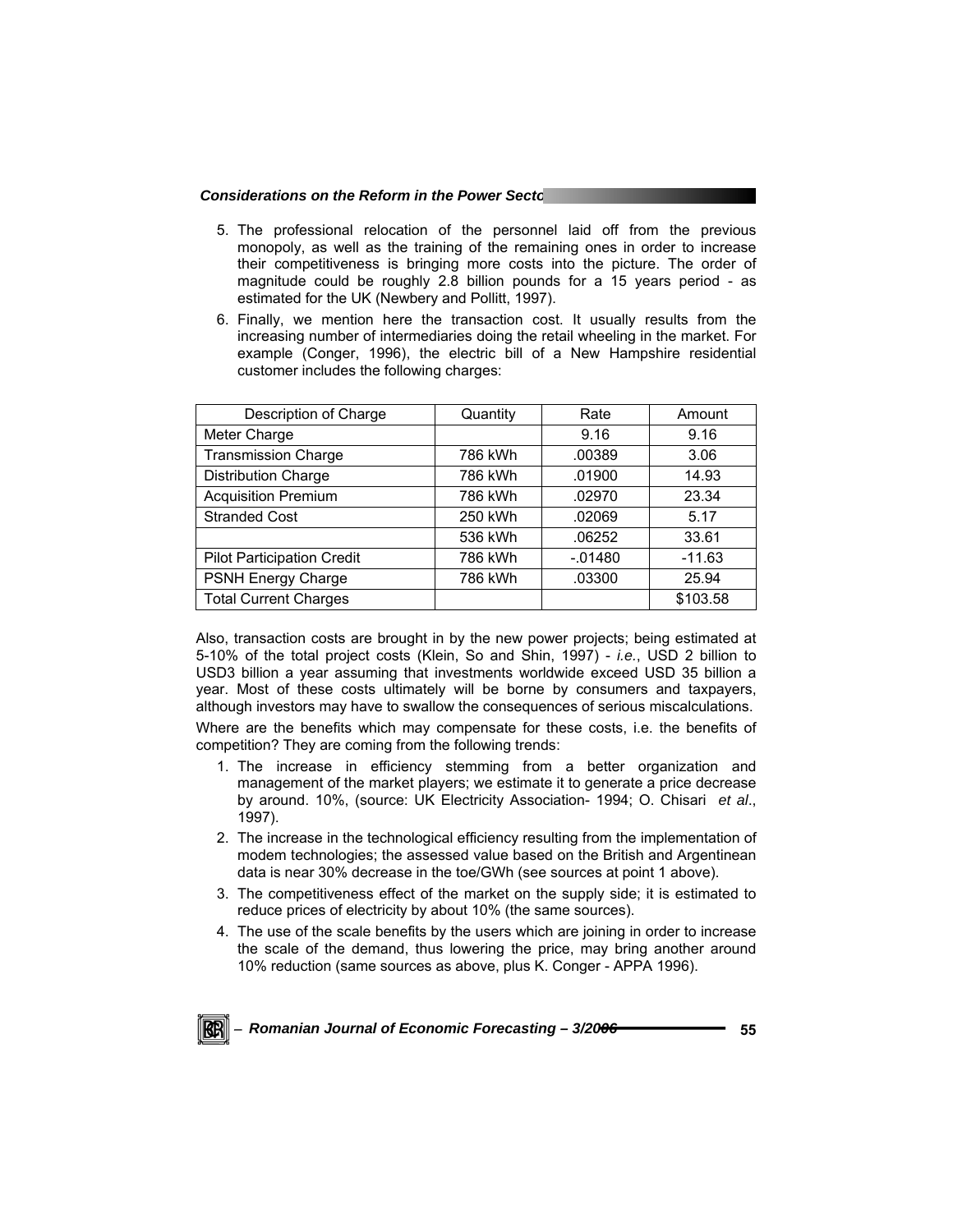Two other topics should be mentioned here: the security of supply and the need for guarantees by the state, which will foster the inflows of capitals to the power sector.

A good example of the influence that the government's energy investments guarantees policy has on the speed of the reform is the Nuclear Power Plant at Temelin, in the Czech Republic. This case evolved as follows: CEZ - the Power Company of the country - was in a process of spinning off its generation. At the same time, the Czech Government decided to finalize the NPP Temelin project. A foreign company came in with a good offer but which required the state guarantee. The Czech Government did not want to give that guarantee (in order not to increase its already large foreign debt) and asked CEZ to provide it. At this moment, the downsizing of the company stopped, because CEZ had to have enough revenues to be able to cover the required guarantee. Thus, the generation which was taken away amounted to merely 20% of the total. The process may continue after the Temelin plant will be finished, (source: Pro-Democratia Foundation, 1997).

A conclusion of the story above is that the creation of a market of power, with several smaller players, is only possible if the government or any designated entity assumes the costs of guarantees for investments in power projects. If this is not happening, then, either the size of the power companies must be large enough to sustain guarantees, or the size of the new power projects (e.g. power plants) built into that economy will be downsized. Guarantees represent an increased cost to the government, but they buy out the future existence of the power system's operational capability.

The other important topic we wanted to mention was the safety of supply. From fuel abundance on the market, coming from diversified sources, to the availability of power at any time, to the existence of a continuous distribution service and appropriate maintenance, this involves various economic layers working in inter-correlation. We may identify the:

- 1. *Physical* layer of the technologies used to convert energy;
- 2. *Information* layer of the data related to the system operation, finance, etc.;
- 3. *Commercial* layer of the actions ensuring the inter-relations among the parties involved (generators, operators, clients, etc.);
- 4. *Financial* layer of the flows of money serving, among other, to maintain the working capability of the physical layer, etc.

It is important to notice here the fact that the nominal operation of the power system is influenced by the processes within each layer, while the safety of supply depends strongly on the inter-correlation among the layers.

Considering the four layers one may define the safety of supply in relation to each of them. Thus:

- at the physical layer, the main parameter to consider is the reliability of the technologies used - it is the only remedy against low frequency high consequence events like a total black-out;
- at the information layer, it is the timeliness of the data allowing fast quality decisions. The interplay of information with technology may better help to avoid the low frequency high consequence events.

KB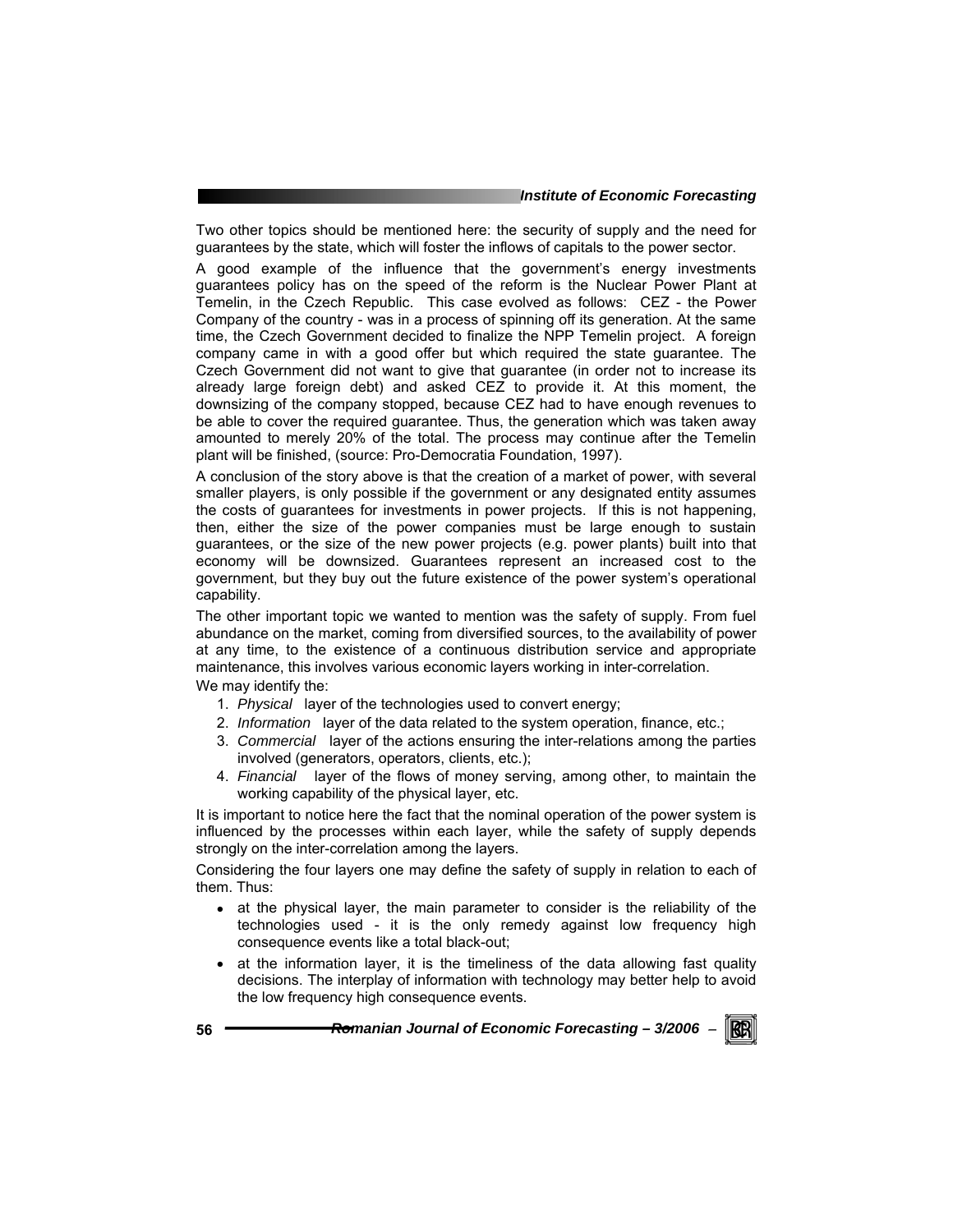#### **Considerations on the Reform in the Power Sector of Article 1.**

Moving toward the commercial and the financial layers we enter the field of high frequency low consequence events. The protection against these can be achieved through:

- contract design to minimize risk (this also depends on the market structure) at the commercial level and;
- the set up of a sound insurance policy for covering and distributing risk. A captive insurance company may generate some more financial resources which could be used for direct investments or/and guarantees.

### *Determining the optimal structure of the market*

We will consider now the optimum resulting from the two opposite trends described above. Let us take the case of the EU directive. The discussion following is only a very rough attempt to put some figures in the qualitative trends explained above.

In the graph bellow, it was assumed that the power sector will be segregated as various entities including generation, transport, and distribution. We did not consider the ownership of these entities but, they may include, *e.g.*, a state owned nuclear power generator, independent power producers, public utilities, etc., the same variation being possible on the distribution side, including the brokers. The number of these entities depends on the number of clients, which is measured by the percentage of the market which is opened to competition.

The important assumptions, related to the costs of complexity, are summarized bellow:

- 1. the transaction cost increases with the number of entities in the market;
- 2. the metering costs are also sensitive to the number of clients in the open market;
- 3. other costs vary slightly with the number of players and may be considered as initial costs required by the setting up of the market;
- 4. the dependence of the variable costs of complexity on the number of entities is assumed to be linear, *i.e.*, 2% of power price increase for every new entity coming to the market. This is a very rough approximation and in Appendix 1 a more detailed discussion is made on this topic. Also, we assume that the number of companies acting into the power market is proportional with the percentage of market opened to competition.

In these conditions, if we consider the timing of the EU directive, in terms of market opening, and the expected decrease in power prices (Chevalier, 1998), we get the graph presented in Figure 2.

One may see that with the very rough assumptions made above the resulting demo optimal percentage of market opening is 33%. Of course, this figure should be taken only for demonstration purposes. A lot of analysis is required in order to determine a real optimal value and to see how this optimum varies with the different components of the costs and of the benefits and how the costs of complexity could be lowered in order to take advantage of the competition benefits. However, since this is outside our scope we will, instead, make some considerations on the time evolution of the market, concentrating on the aspect of regulation.

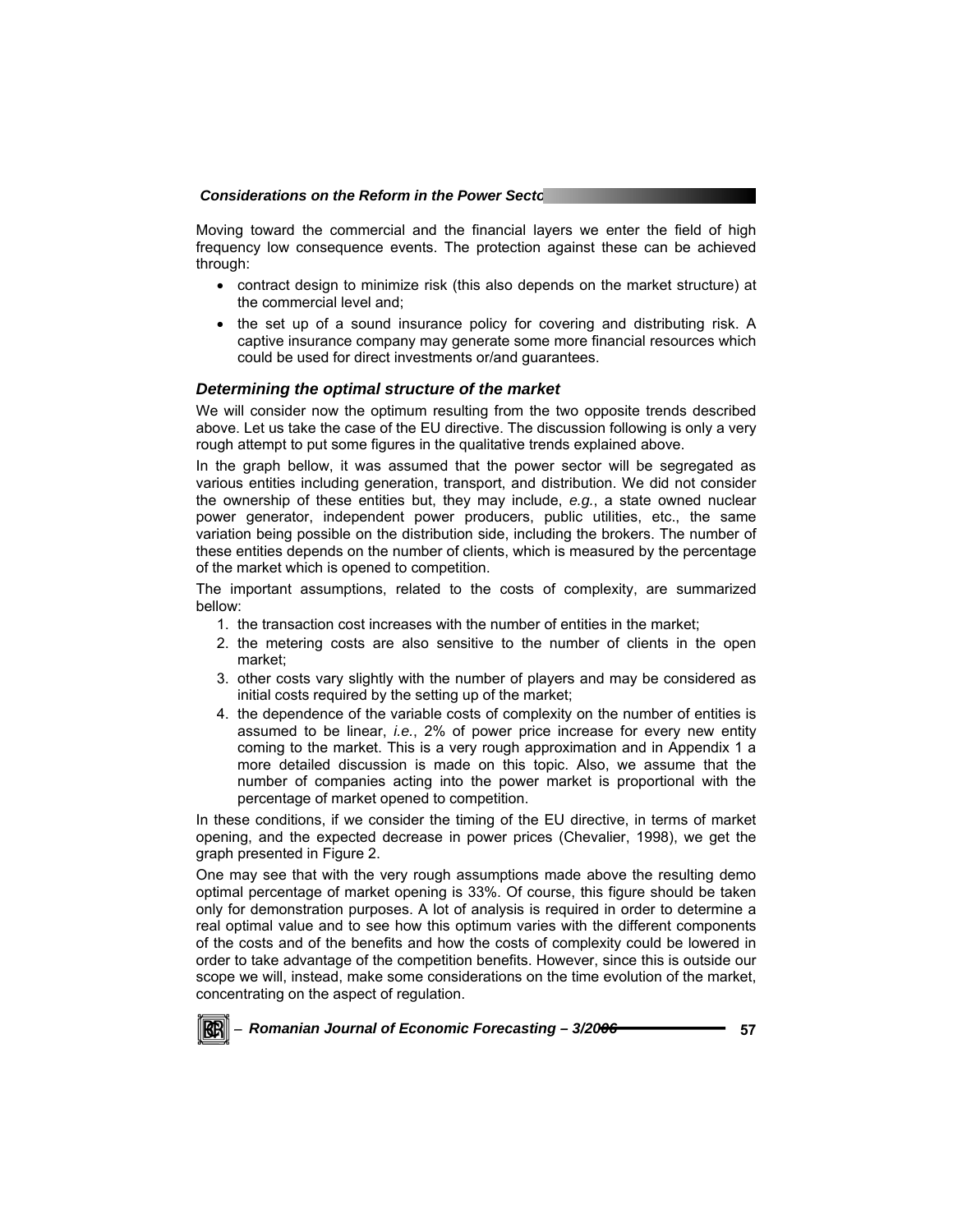

#### *Time evolution of the market entities*

Let us look at Figure 1, to which we add a third dimension, *i.e.*, the time. The optimum curve becomes a surface having a valley of optimum. In this representation, the time evolution of the number of the entities in the market, which could increase by new entrants or decrease (*e.g.*, by merging, buy-out, etc.), is seen as a curve oscillating on the two sides of the optimum valley, eventually converging to it. If we project this curve on the two planes, namely that describing the time evolution of the number of enterprises and the one of the price, we see that each change in the number of entities is leading only to the increase in the price over the optimal value. These price shocks can only be detrimental to the clients. To mitigate them, a new special entity is needed in the market, *i.e.*, the regulator. Considering this approach, the role of the regulator becomes better defined in relation to the market evolution. The regulator must speed up the convergence time to the market optimum by diminishing the number of oscillations of the market entities' number. It should also ensure a smoother penetration of the newcomers. By doing this, the number of price shocks to the market is diminished, with a beneficial effect to the economy as a whole.

Another behavior that is resulting from the interpretation above is concerning the case of the border elimination in the European Union. This is creating more competition, which leads to reducing the local markets power costs to the clients, without actually increasing too much the cost of local complexity. This leads to a displacement of the minimum in the price-entities surface toward the left, *i.e.*, toward fewer entities in the market. This shows that the expected effect of the overall European grid opening will be a merging of power entities in the local markets. The same effect in the USA is given by the interconnection technology penetration, which led the private power entities to merge, being exposed to more fierce, long range competition, while the local entities did not merged to the same level, being confined to service mainly their local areas, without being interested in long range competition.

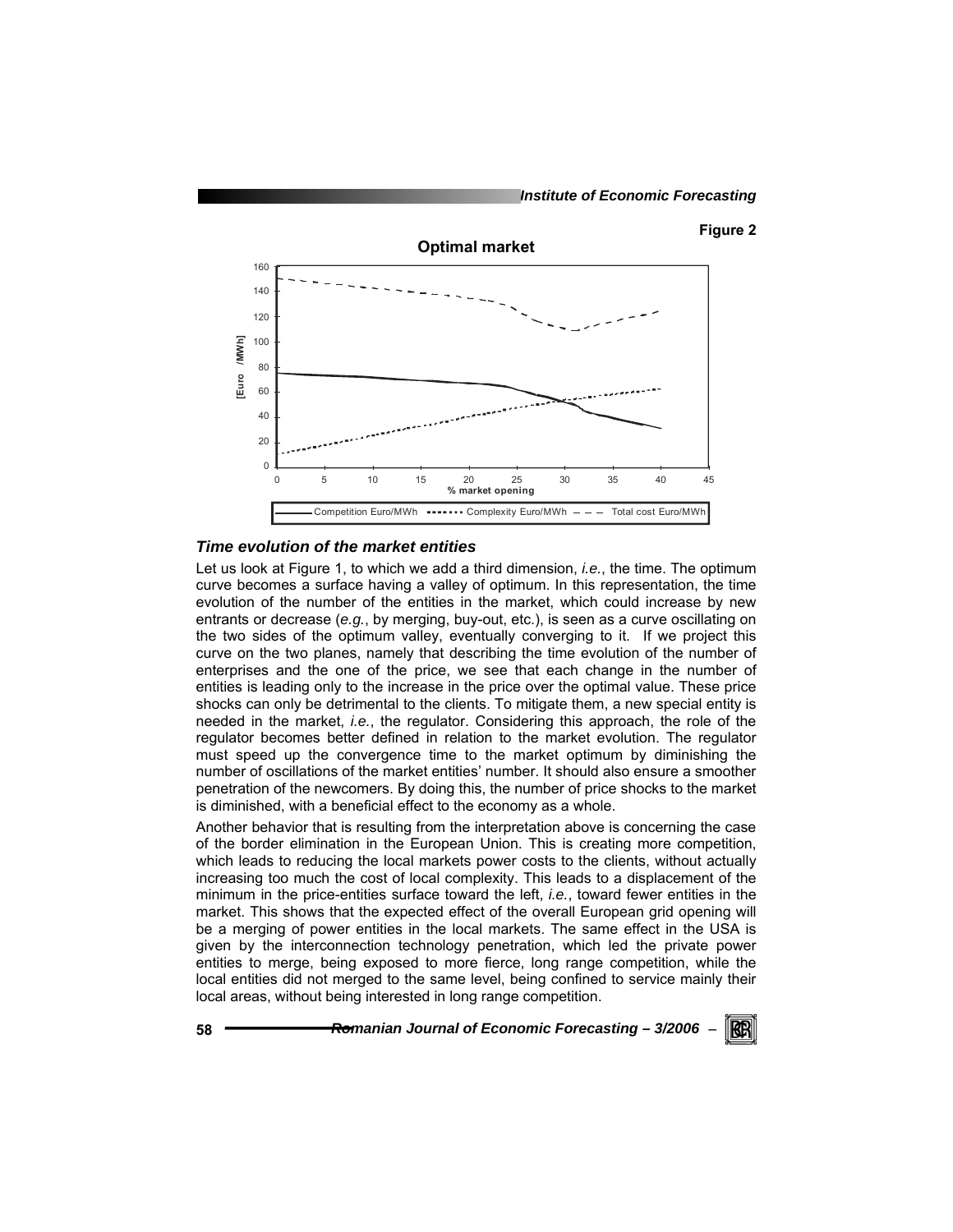

To substantiate the above statement, we give bellow the evolution of the number of entities, in the United States power sector, along the years. The occurrence of regulation (FERC) and of the interconnection technology, have had a strong damping effect on the public utilities oscillation and led to the smooth penetration of the latecomers rural power cooperatives.

## **Figure 4**



**Evolution of the power market in the USA (Source APPA-1996)** 

 $\mathbb{R}$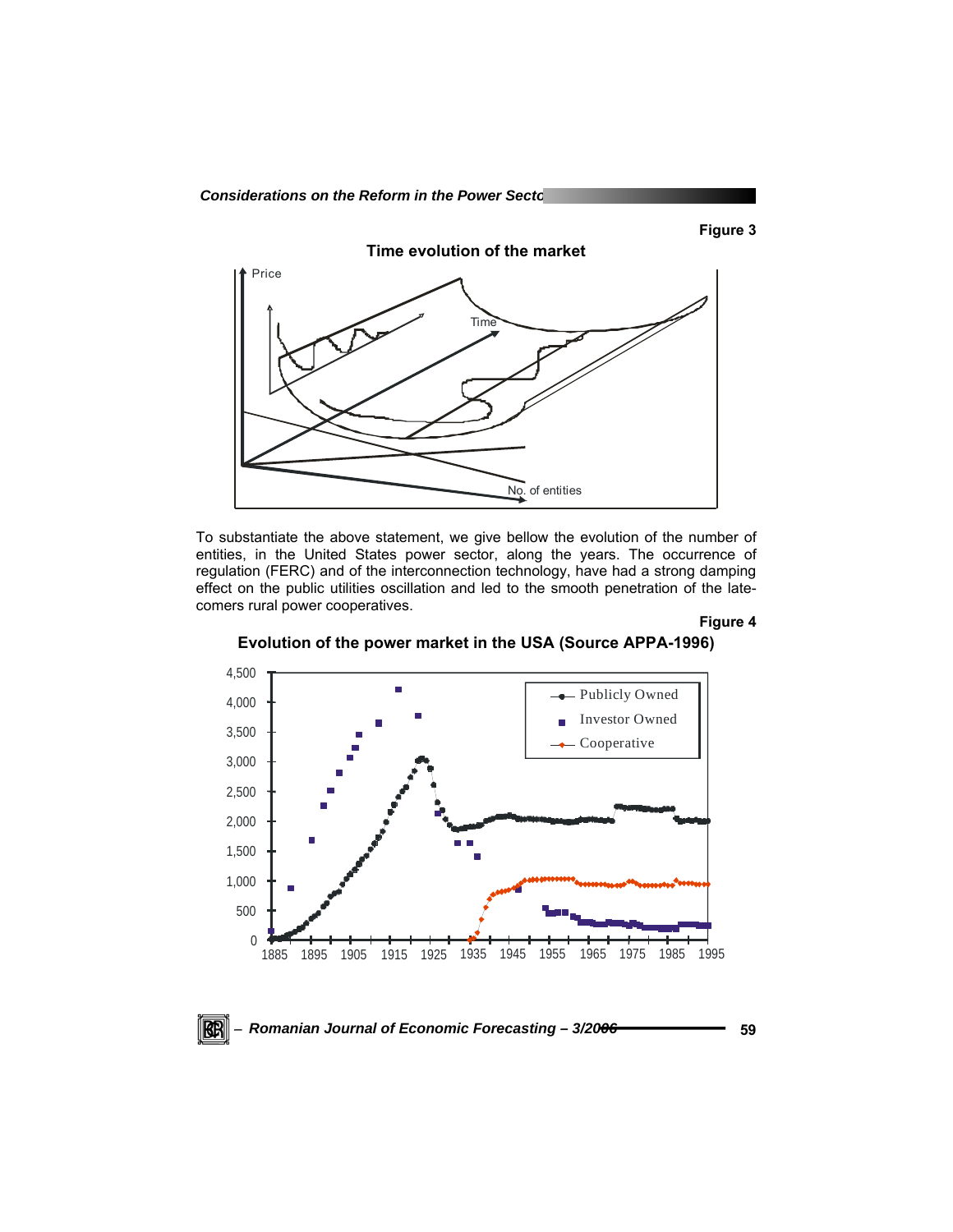One comment to make here relates to the fact that, by contrast to the USA at the end of the  $19<sup>th</sup>$  century, the power sectors of today's Europe are not starting from nothing. The companies are not forming themselves as the new technology penetrates but, the existing natural monopolies in power are segregating and the whole market is restructuring.

To illustrate this trend, let us present here the evolution of the number of companies in Hungary, Poland and Romania during the period of power monopolies unbundling in those economies.

### **Figure 5**



#### **Unbundling the power monopoly**

One may notice the fact that Poland unbundled from the beginning into many companies inducing large complexity costs that drive merging, while Romania went smoothly avoiding shocks. Hungary is a special case where the initial market structure was a single buyer (government owned) that was changing latter on to market with the associated economic shocks.

What are the limits of the speed of penetration of the private power companies on a monopoly dominated market? Based on the argument of the economic resilience (capability of an economy to absorb shocks and still operate) there are, presently, two approaches:

- The small steps approach, which tries to minimize the shock by distributing it in time. The possible criticism of this approach is that by taking small steps one may never reach the new better structure in a finite amount of time. The risk of the privates' extinction is very high in this case.
- The sudden change approach, which tries to minimize the shock by reducing it to only one - even if relatively large - instead of having to suffer several smaller, successive ones. The critics here are related to the capability of a weak economy to resist this first shock without being severely damaged. One shock could be beneficial, if it would take the market directly to the optimal structure. If this is not the case, the market will tend to its optimal structure inducing, thus, subsequent shocks which add up to the first.

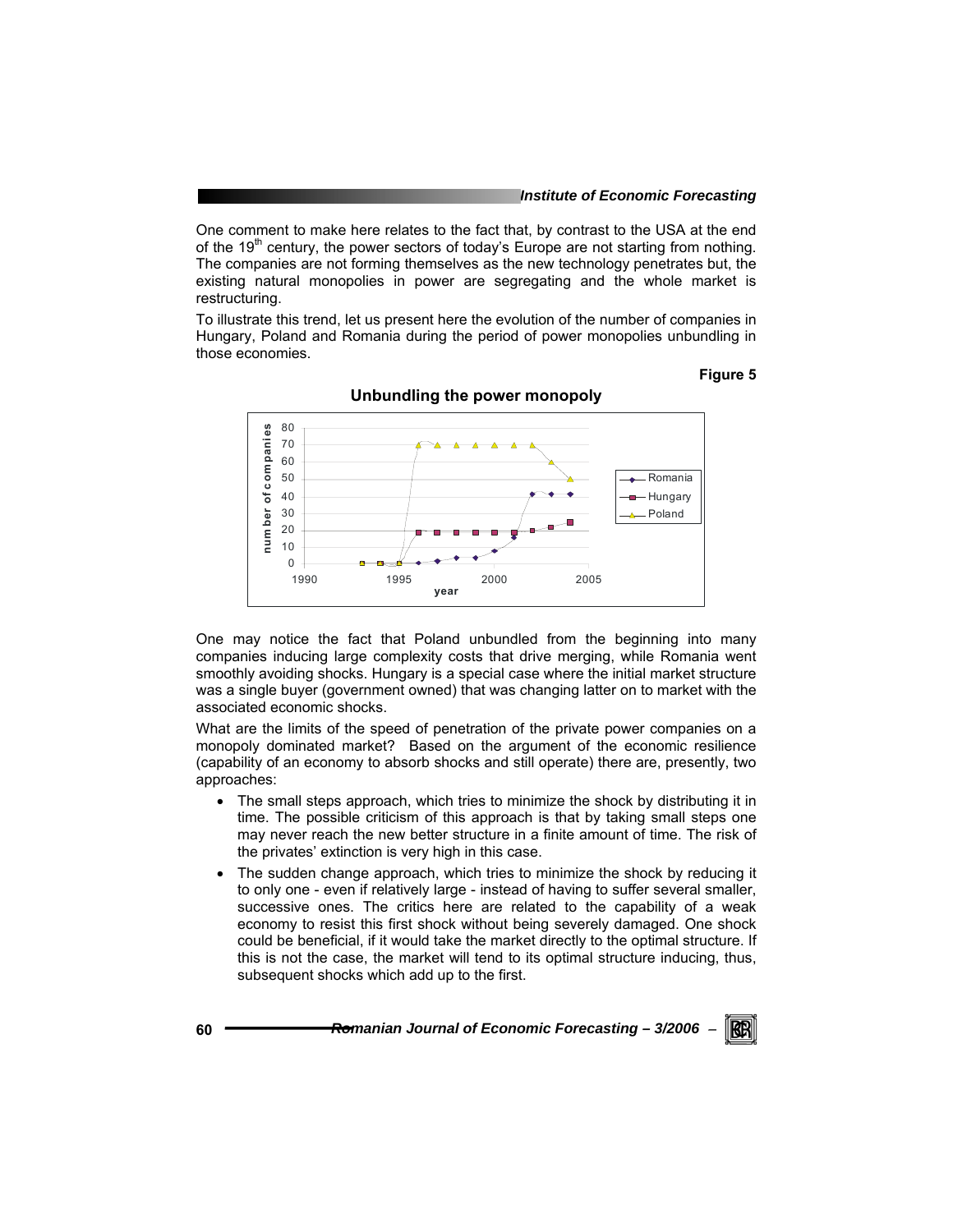The following is an attempt to identify a third way out, where the penetration may be smooth enough, through the limited involvement of a regulator. This may be done through the identification, and use, of the non-linearity in the market behavior.

#### *Non-linear effects in market penetration*

Recent years have revealed the possibility to apply a number of newly found mathematical objects, like 'deterministic chaos', 'catastrophe theory', 'bifurcation theory', etc., to the description of economic systems' behavior.

These instruments have been proved to be more accurate descriptors of several types of non-linear dynamic systems, arriving, thus, at the identification of certain specific mechanisms by which the outcome of complex, 'chaotic', behavior may be predicted.

One such mechanism is shown to occur in the process of privatization of monopolies or, equivalently, it may be applied in the transition of the centrally-planned economies to market ones.

Some comments on the rate of privatization and its role in producing chaotic evolution are concluding the paper.

Appendix 2 is giving some comments about the earlier dynamic models in economics and about the essentials of 'deterministic chaos' behavior generated by quadratic phase diagrams. This behavior occurs also in various economic situations.

#### *Quadratic phase diagrams in economics*

Let us analyze the way the "hill-shaped" dynamic relationships can arise in economics starting with a simple example showing this pattern:

Consider the relationship between a firm's profits and its advertising budget decision. Suppose that without any expenditure on advertising the firm cannot sell anything. As advertising outlay rises, total net profit first increases, then gradually levels off and finally begins to decline, yielding the traditional hill-shaped profit curve. If  $P<sub>f</sub>$  represents total profit in period t and  $y_t$  is total advertising outlay,  $P_t$  can, for illustration, be expressed as  $P_t = av_t(1 - y_t)$ . If the firm devotes a fixed proportion, b, of its current profit to advertising outlays in the following period so that  $y_{t+1}$ =bP<sub>t</sub>, the first equation is transformed into our basic chaos one with w=a.b.

The reason the slope of the phase graph turns from positive to negative in this case is clear and widely recognized. Even if an increase in advertising outlay always raises the total revenue, after a point its marginal net profit yield becomes negative and, hence, the phase diagram exhibits a hill shaped curve.

Giving it some thought, one may see why the time path of  $y_t$  can be expected to be oscillatory. Suppose the initial level of advertising,  $y_0$ , is an intermediate one that yields a high profit figure  $P_0$ . That will lead to a large (excessive) advertising outlay y1 in the next period, thereby bringing down the value of profit figure P1, and, in turn, it will reduce advertising again and raise profit and so on ad infinitum.

The thing to be noticed about this process is that it gives good reason to expect the time paths of profit and advertising expenditures to be oscillatory. However, it does not give us any reason to expect that these time paths need either be convergent or perfectly replicatory. This is an example of how chaotic behavior patterns can arise.

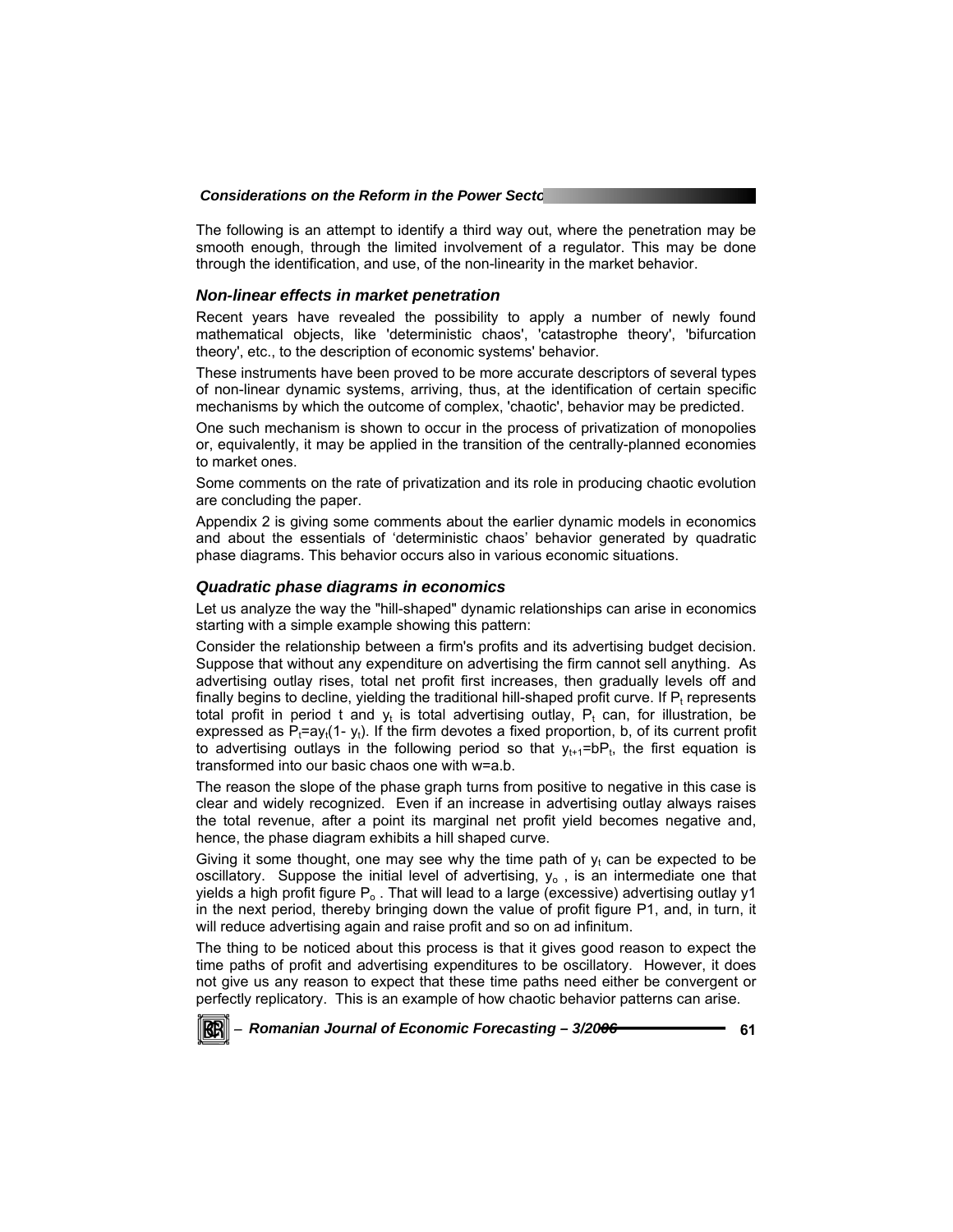#### *Institute of Economic Forecasting*

Another example has been provided in the theory of productivity growth (Baumol and Wolff, 1983). It involves the relationship between the rate of productivity growth  $(P<sub>t</sub>)$ and the level of R&D expenditures by private industry (r). Obviously a rise in r can be expected to increase  $P_t$ . However, since research can be interpreted as a service activity with a more or less fixed labor component, its costs will be raised by productivity growth in the reminder of the economy and the resulting stimulus to real wages. This, in turn, will cut back the quantity of R&D demanded. The result, as a formal model easily confirms, will be a cycle with high productivity rates leading to high R&D prices, which restrict the next period's productivity growth, and so reduce R&D prices, and so on. If R&D costs ultimately increase disproportionately with increases in productivity growth it is clear that the relation  $P_{t+1}$ = f( $P_t$ ) can generate the sort of hill-shaped phase graph that is consistent with a chaotic regime.

Another model that can generate cyclical or chaotic dynamics is a standard growth model of Solow type in which the propensity to save out of wages is lower than that for profits. Suppose that at low levels of capital stock K one obtains increasing marginal returns to increased capital and the elasticity of substitution of labor for capital is initially low; but diminishing returns eventually set in and the elasticity of substitution moves the other way. Then, total profits can rise, first, relative to total wages, but later profits may fall both relative to wages and even absolutely. This can generate a hillshaped relationship between  $K_{t+1}$  and  $K_t$  as rising  $K_t$  at first elicits rising savings and then, eventually, depresses them as profits fall.

Other similar models may be constructed exhibiting chaotic behavior. The one following relates to the privatization of a monopoly (Purica, 1994).

#### *Privatization of a monopoly*

The characteristic total revenue  $(R_m)$  of a monopolist is another typical case of a hillshaped process: at zero quantity demanded (Q) total revenue is zero, while at a price of zero,  $R_m$  is zero although the quantity demanded is positive. The slope of any line from the origin to the  $R_m(Q)$  curve is the marginal price of the item at the corresponding output level.

If we consider now the perfect competition market, it is obvious that the total revenue  $R<sub>c</sub>$  will have a linear dependence on the quantity demanded.

The process of passing from the monopolistic market to the perfect competition one is characterized by the shift of the total quantity demanded from the monopolistic production to the private one.

Thus, in the year  $y_t$  the monopolistic production dominates the market providing all the quantity demanded and obtaining a total revenue given by the parabolic equation

$$
R_m(Q) = m.Q(I-Q)
$$

where Q is the ratio between the actual demand and the total potential demand of the economy.

Let us suppose that in the next year,  $y_{t+1}$ , part of the demand  $Q(i.e. rQ)$  is provided from private sources, which gives a total perfect competition revenue  $R<sub>c</sub>=p.(r.Q)$ , with p being the price of the private production.

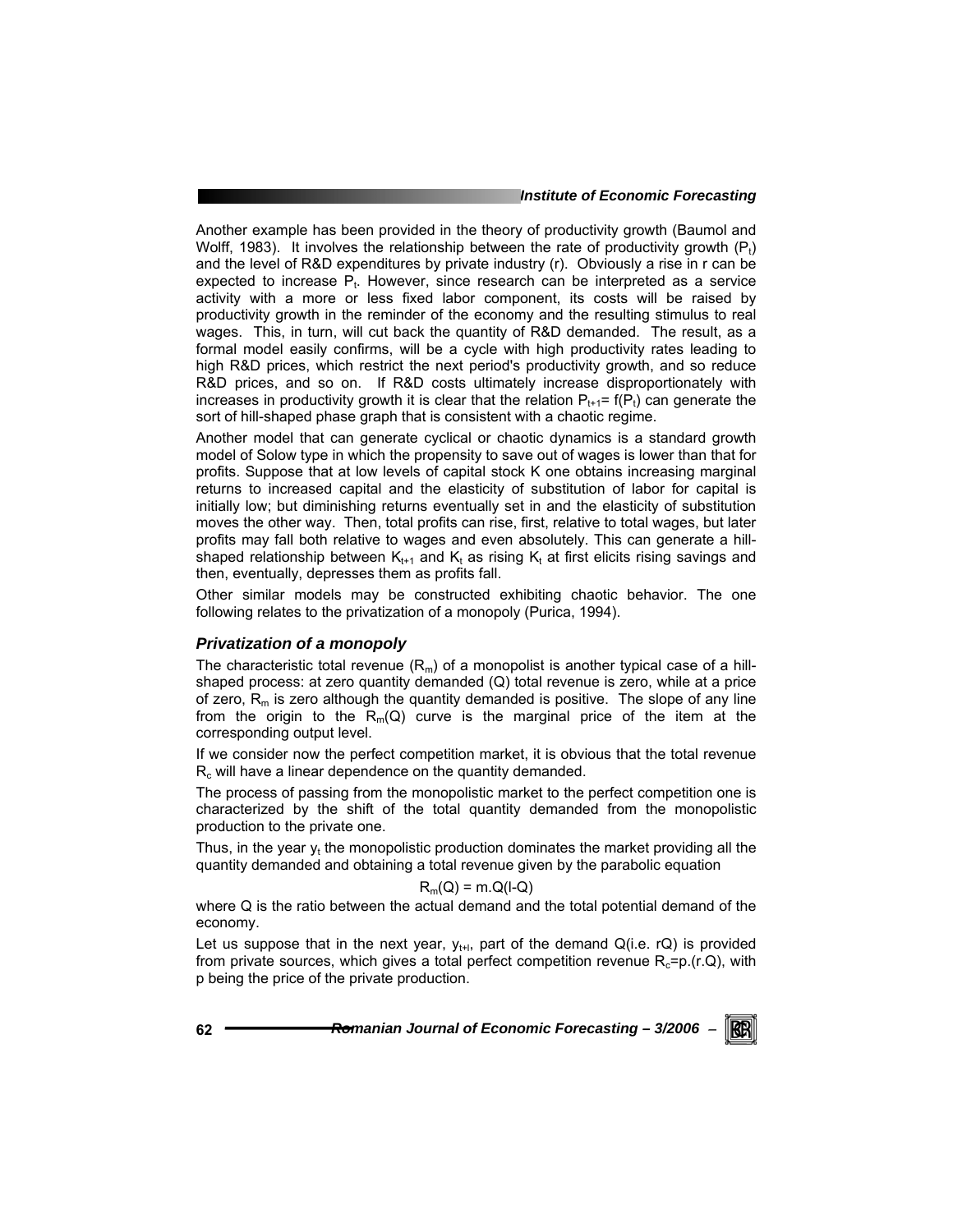Further on, we may consider that the perfect competition revenue  $R_c(t+1)$  is proportional to the pervious year's monopolistic revenue:  $q.R_m$  (t); where q is an indication of the rate of privatization.

Resuming the suppositions above one obtains:

$$
R_m(t) = m.Q(l-Q)
$$
 (1)

$$
R_c(t) = p.(r.Q)
$$
 (2)

$$
R_c(t+1) = q.R_m(t) \tag{3}
$$

From the equations (1) and (2) we have

$$
R_m(t) = m/(p.r). R_c(t) (1 - R_c(t)/(p.r)),
$$
 (4)

which, together with (3) gives :

$$
R_c(t+1) = q.m/(p.r). R_c(t) (1 - R_c(t)/(p.r))
$$
 (5)

Relation (5) represents a typical process where 'chaotic' behavior may occur. In order to bring it to the canonical form we have, as a first alternative, to make the assumption that p.r=l. This is actually saying that the share of the demand r that the private competitors may hope to cover is inversely proportional to the price p which they use on the market, which represents a sensible conclusion.

We have that  $q.m = w$  is the parameter we have discussed above regarding the outcome of chaos. Considering the limits emerging in the dynamics and focusing on the relation between the monopolistic parameter m and the privatization parameter q, we have:

- q.m<l, the phase curve will lay bellow the 450 line in the first quadrant; and the process will show a tendency of private revenue extinction.
- 1<q.m<3, there will be a positive value equilibrium point at the intersection of the 450 line and the parabolic curve; the private revenue converging to it, as a stable state.

We may notice that:

- 1<q.m<2, the phase curve slope at the intersection point will be positive;
- 2<q.m<3, the slope will be negative but less than unit in absolute value;
- q.m>3, the slope will be less than -1; the private revenue will start oscillating, experiencing first various doublings of the period, then passing to a chaotic regime.
- Analyzing how this translates into considerations on the privatization rate q it results easily from the inequalities above that:
- q<(l/m) gives an extinction of the privatization process; this representing a lower limit to the privatization bellow which it is inefficient to pursue it.
- $(1/m)$   $q$   $\leq$   $(3/m)$  gives an interval where the private revenue will converge to a stable value. Since this value will increase with the privatization parameter value going up, there is a strong tendency toward a fast privatization.
- $(3/m)$  q; beyond this limit the private revenue starts oscillating tending to a very complex ('chaotic') behavior, thus, seemingly unpredictable.

Figure 6 is synthesizing an image of the behavior described.

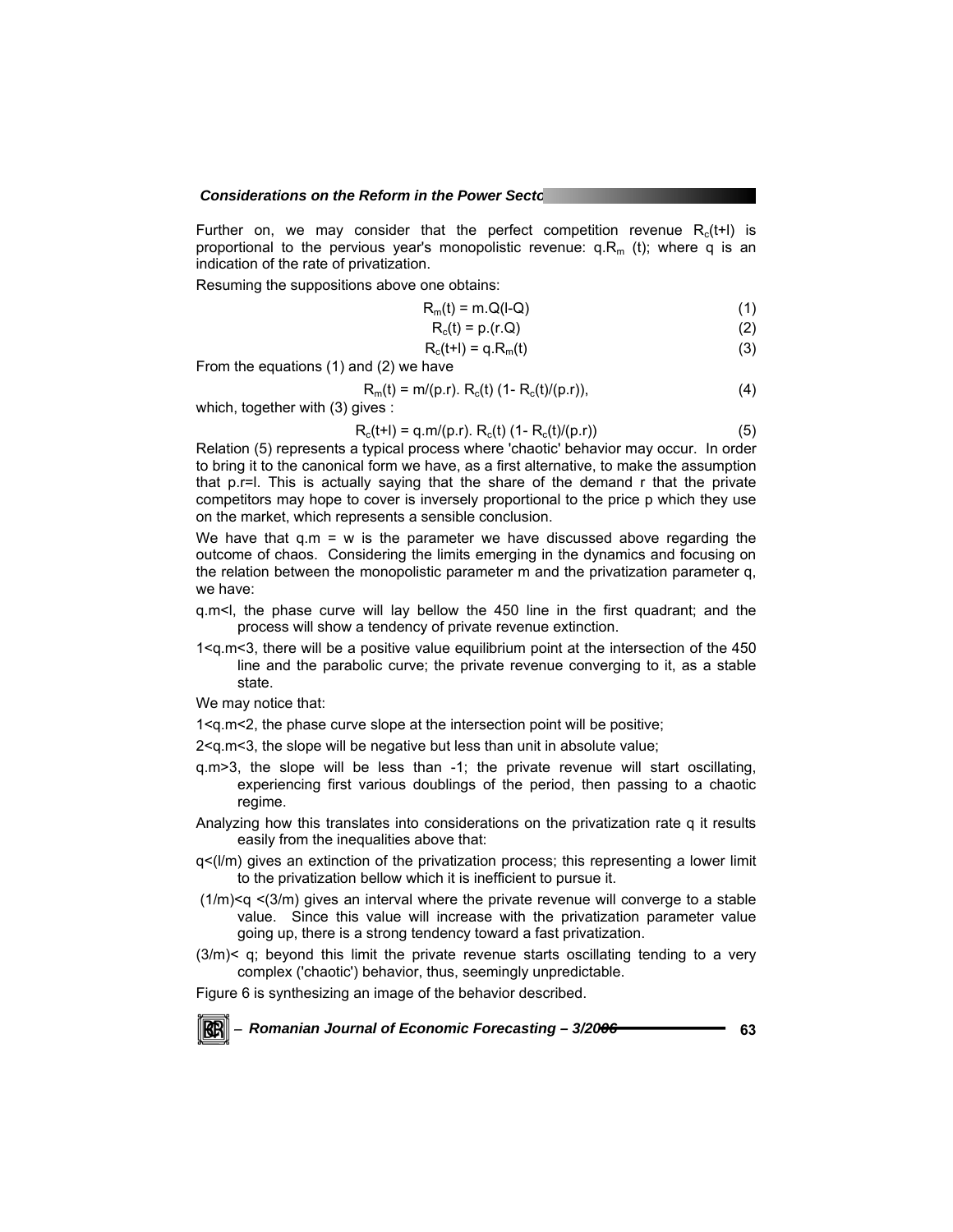### **Figure 6**

**Privates penetrating the monopoly dominated market** 



• If now we consider equation (5) and, instead of putting the condition p.r=l, we re-scale  $R_c$  as  $R = R_c/(pr)$  we obtain:

### (6)  $R=(q.m/(p,r)).R(l-R)$

Next, we will present the numerical data resulted from analyzing the historical data in the power sector of Romania, where RENEL, the local monopoly, was corporatized (into CONEL) and is now on the way to being unbundled and privatized.

## *Numerical data - The Romanian case*

In Romania, the Electrical Energy Authority (RENEL) was generating around 96% of the electricity and 40% of the heat required by the economy.

Considering the 1989-1996 data on the sales of electrical energy for low, medium, and high voltage and the total revenue of the public utility presented in the Appendix 1, we may determine the value of m and the one of w=(q.m/p.r).

These values result from a parabolic regression of the data R[M\$]=R(Q[MWh]) and  $R(t+1)=f(R(t)).$ 

The resulting values are:  $m = 0.047$  [\$/kWh] and  $w = 1.61$ .

The conclusions drawn are the following:

- 1. Since  $w = 1.61 > 1$ , we have the confirmation that it was a good time, in 1998, to have private entities penetrate the power generation.
- 2. Considering that the fraction of the private supply of electrical energy (r), is the same with the fraction of private income (q), hence that  $(q/r)=1$ , we have the following limits for the price p of the private suppliers of electricity in a hypothetical privatization of the energy domain.

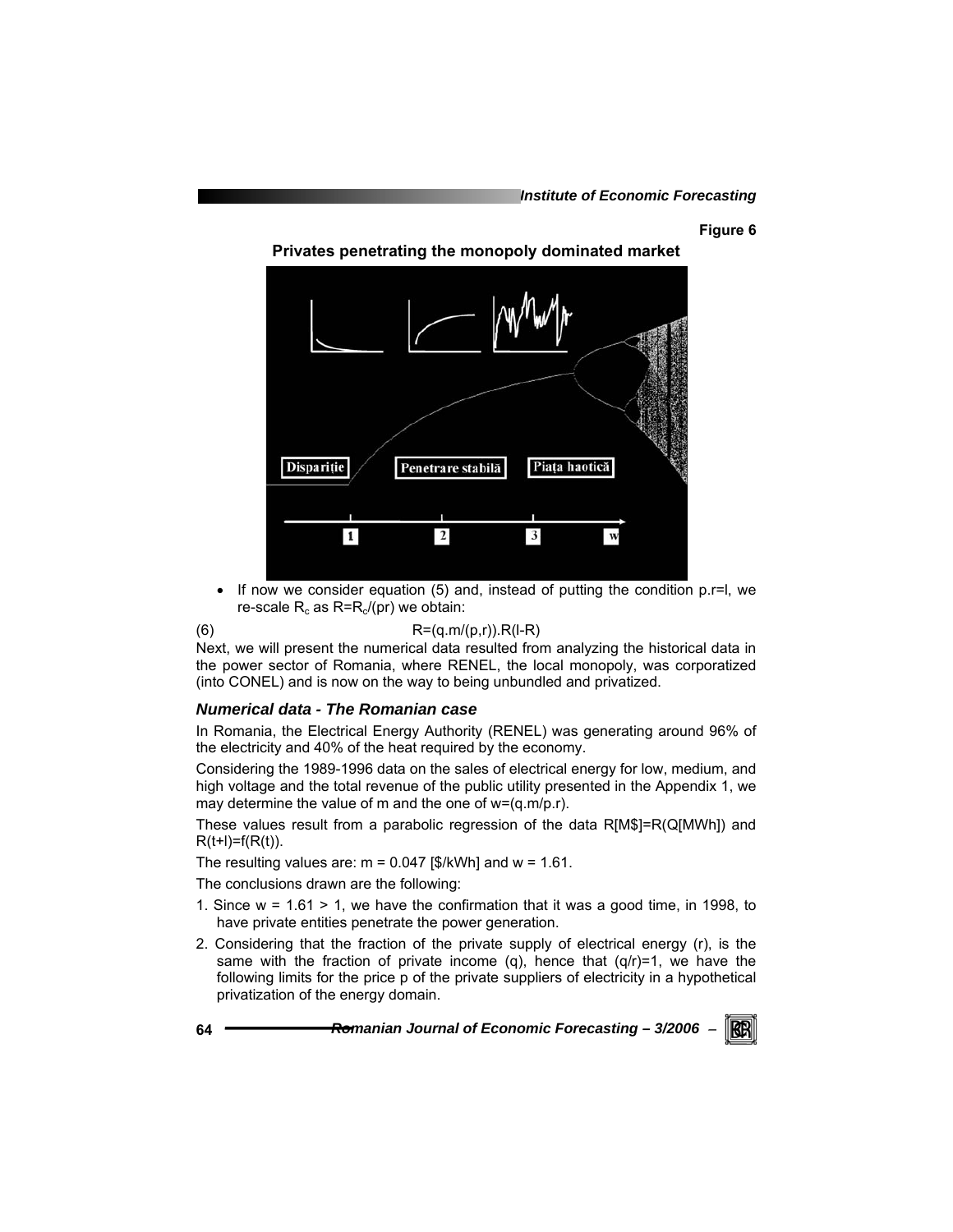#### **Considerations on the Reform in the Power Sector of Article 2017**

- 2.1.  $q/r$  \*m/p < 1 => p>m; p>0.047 [\$/kWh] extinction of privates; from a technological prospective the prices of energy from combined cycle plants were significantly lower.
- 2.2. 1<  $(q/r<sup>*</sup>m/p)$  < 3 = > 0.016<p>0.0468 [\$/kWh] penetration by the private suppliers of the energy market;
- 2.3.  $q/r^*m/p > 3 \Rightarrow p < 0.016$  [\$/kWh] the penetration of the private suppliers may oscillate in a chaotic manner hardly controllable by the energy policy makers (and by the regulator). This price limit is given by the nearly 25% of hydrogeneration existing in Romania. (*e.g.*, in Brazil the average power prices went to even lower values from 1992 to 1998).

## **Conclusions**

The important conclusions resulted from the approach developed above are underlining:

- a) The fact that the benefits of competition are balanced by the costs of the increased complexity of the market. There exist an optimal number of players in the market giving a minimum price to the clients. In various markets where, for example, there is too much unbundling, the trend of the market would be toward merging to reach the optimal structure. (Poland may be an example of this sort these days).
- b) The process of privatizing monopolies, especially in the economies whose structures are rapidly changing, may lead to complex dynamic regimes ("chaotic"), uncontrollable by the policy makers.
- c) The privatization rate is bounded both bellow and above: too slow leads to extinction of the privates, while too fast leads to chaotic regimes liable to produce shocks on a low resilience economy. The penetration of too many privates may reach a point when the shock would not be sustainable any more and 'chaotic' regimes may show up mainly at the commercial and financial levels. (The situation of the IPPs in Pakistan, in 1998, may be a relevant example).
- d) The safe price range for the consistent penetration of the privatization is determined for the case of the electricity production in Romania. By keeping the power prices within these limits the regulator may achieve the smooth change in the power sector which avoids the unbearable shocks to the economy. As the market evolves these limits may change.
- e) The existence of an optimal market structure (number of entities for a minimum price to the clients) and of an optimal time path (giving a minimum shock to the economy) may create a basis for the design of a power market and of its regulatory framework before a natural monopoly is broken. This possibility shows that one-large-step approach is the best provided: (i) the path trajectory from monopoly to market, and (ii) the target structure of the market are the optimal ones. Thus subsequent shocks are eliminated and the path is smooth.

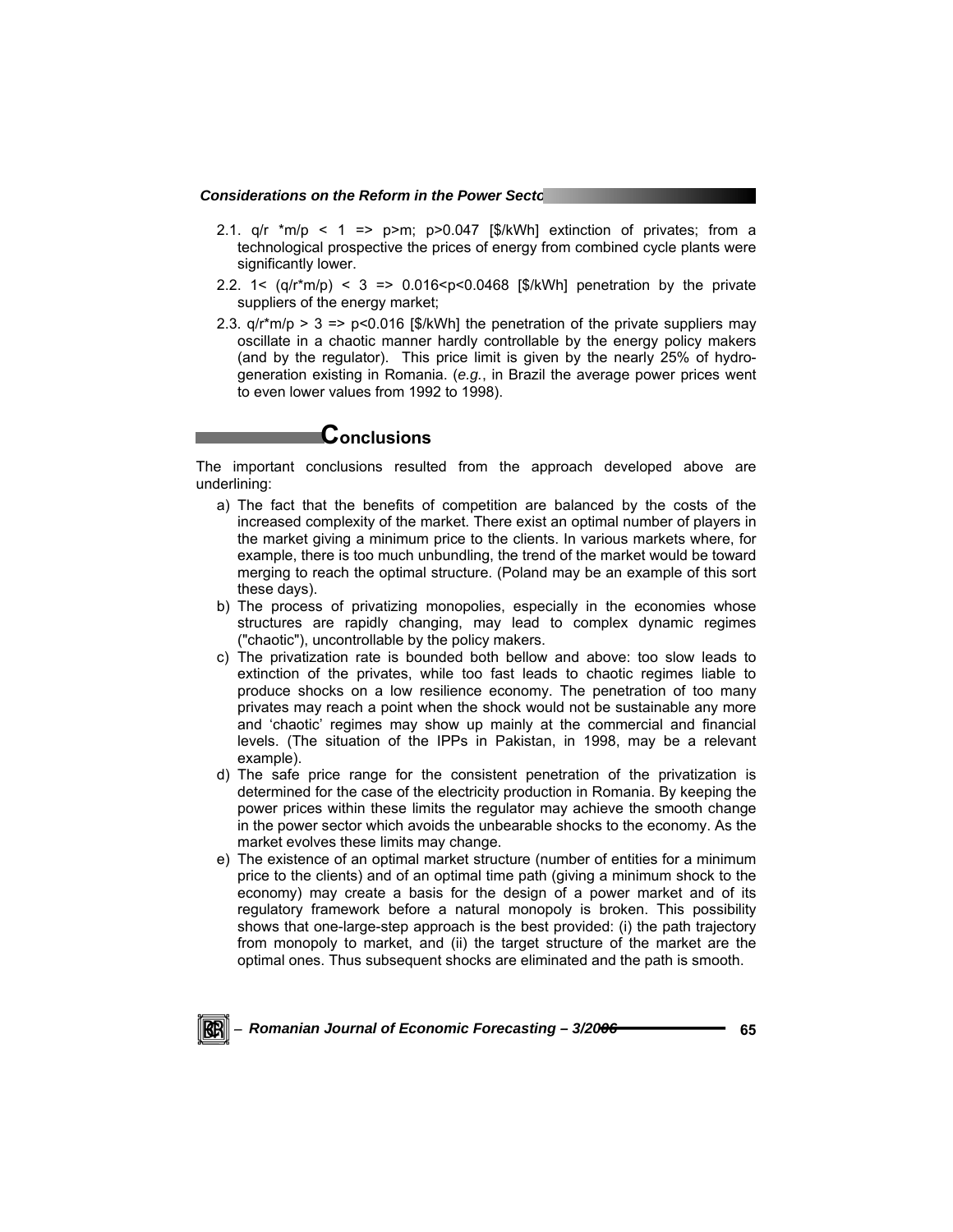*Institute of Economic Forecasting*

## **Appendix 1**

### **Comments on regulation**

The regulatory aspect is very important to the market. Regulation, as our paper shows, has to enhance the competition balancing between the short range and the long range players in the market. From the point of view of the market player's action range, regulation is usually associated with the short range action, while deregulation is associated with letting longer range players compete in the local markets.

There are significant opportunities for gains in deregulating power markets. Table 1 below shows (J.L.Guasch and R.W.Hahn, 1997) the electricity prices in Europe and the United States. To the extent these prices reflect incremental costs, there are likely to be significant gains from reducing entry barriers into different markets. For example, strict regulations in Germany require domestic companies to purchase electricity from regional producers, even though lower cost power is often available nearby. The extent of the potential gains for consumers is difficult to estimate, but in the United Kingdom, energy deregulation resulted in a 70% increase in productivity and an 18%- 21% reduction in franchise contract prices (Organization for Economic Cooperation and Development, 1996). The absence of similar deregulation in other European Union countries has led to firms paying over 50% more for their power than do their American counterparts. Moreover, the impact of higher energy prices on the overall economy can be quite significant. For example, (Navarro, 1996) a 30% increase in electricity prices tends to raise the price of goods such as paper and pulp, metals, chemicals and glass by roughly 2.5%.

#### **Table 1**

| Electricity Association Services Etu., 1990 |      |                      |  |  |
|---------------------------------------------|------|----------------------|--|--|
| Country                                     | Cost | Country<br>Cost      |  |  |
| Germany                                     | 12   | France               |  |  |
| Italy                                       | 10   | <b>Netherlands</b>   |  |  |
| Portugal                                    | 10   | <b>United States</b> |  |  |
| Belgium                                     | 9    | Greece               |  |  |
| Spain                                       | 9    | Denmark              |  |  |
| <b>Britain</b>                              | 8    | Finland              |  |  |
| Luxembourg                                  | 8    | Norway               |  |  |
| Ireland                                     |      | Sweden               |  |  |

## **Effects of too much (protective) energy regulation in the European Community (cost rounded to the nearest cent per kWh) - source Electricity Association Services Ltd., 1996**

## **Appendix 2**

## **Earlier dynamic models**

The roots of the economists' interest in complex dynamics are to be found in the nonmathematical literature on business cycles, with its large number of models,

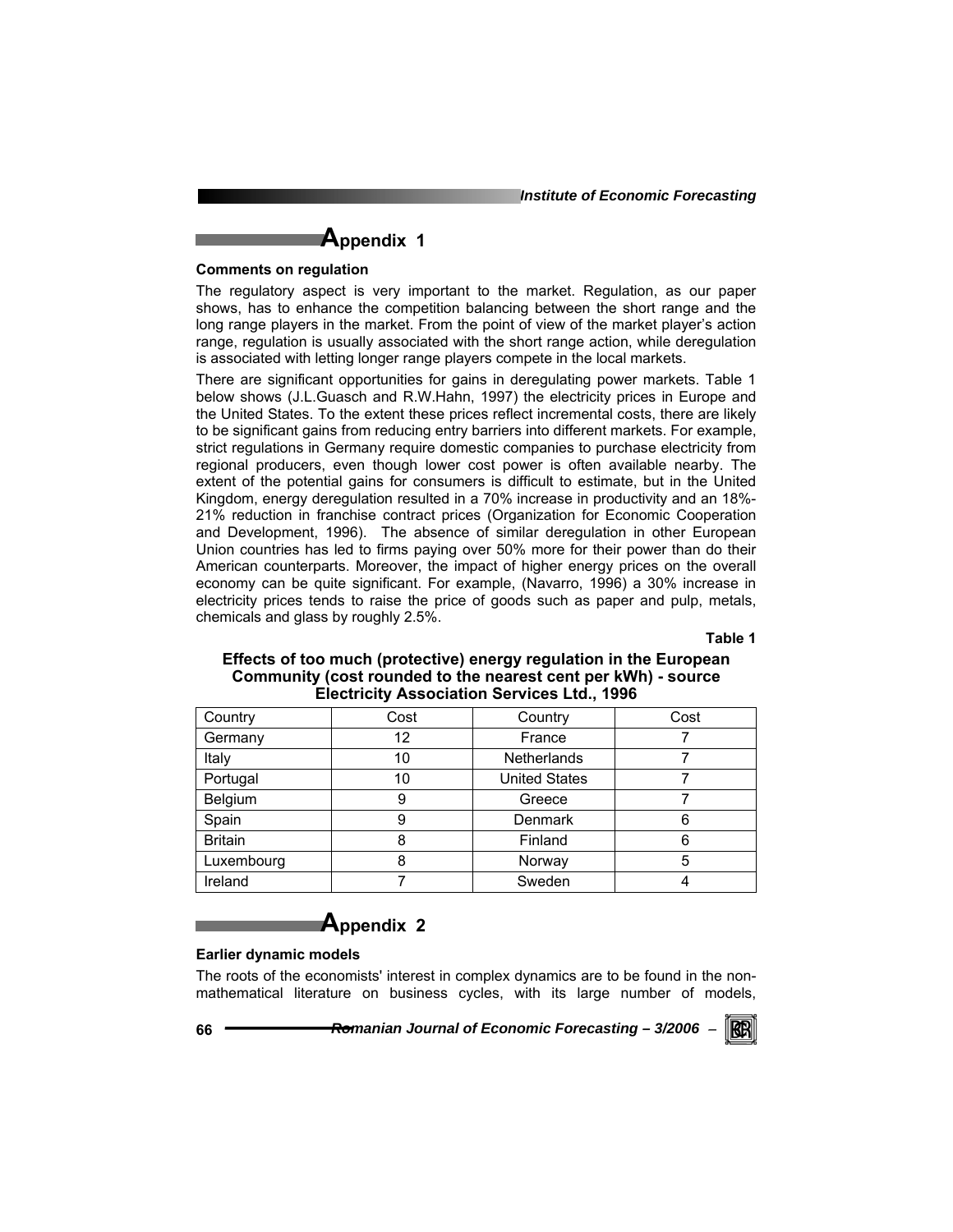undertaking to provide a set of conditions sufficient to generate oscillatory behavior in economy.

In the 1930's, the work of Frisch (1933), Lundberg (1937) and Samuelson (1939) started using difference and differential equations in models that generated deterministic time paths.

A non-trivial example is Samuelson's multiplier accelerator model (1939), which is made up of the three standard relationships:

 $Y_t = C_t + I_t$   $C_t = cY_t + k$   $I_t = b(Y_{t-1} - Y_{t-2})$ 

where Y is national income (output), C is consumption, c is the marginal propensity, and I is investment. The C equation is a linear consumption production with a oneperiod lag. The investment function is a linear lagged accelerator with investment assumed proportionate to the preceding period's rate of growth of the output. Substitution of the latter two equations into the last one yields

$$
Y_t = (C + b)Y_{t-1} - bY_{t-2} + k
$$

which is Samuelson's second order linear difference equation.

Out of these types of model four qualitative behaviors were generated:

- 1. oscillatory and stable (i.e., converging with oscillations of decreasing amplitude toward some fixed equilibrium value);
- 2. oscillatory and explosive (cycles with divergent amplitude);
- 3. non-oscillatory and stable;
- 4. non-oscillatory and explosive.

It was soon recognized that linear equations of an even higher order than Samuelson's would not generate time paths any different from the ones above. This range of possible time paths configurations simply was not sufficiently rich for the economists' purposes, since in reality time paths are often more complex and many oscillations do not seem to explode or dampen toward disappearance.

A solution, brought to attention by Hicks and Goodwin, was the nonlinear modeling, considered of a general form:

$$
y_t = f(y_{t-l},...,Y_{t-h})
$$

Responding to real economic issues these authors, for example, showed that such a non-linear model can yield a stable limit cycle toward which all possible time paths of the variable  $Y_t$  converge. This is where matters were left, the work stopping short of introducing a degree of non-linearity sufficiently great to generate chaotic behavior.

### *Essentials of chaotic behavior*

In essence, the chaos theory shows that a simple relationship that is deterministic but non-linear, such as a first order nonlinear difference equation, can yield an extremely complex time path.

Inter-temporal behavior can acquire an appearance of disturbance by random shocks and can undergo violent, abrupt qualitative changes, either with the passage of time or with small changes in the values of the parameters. Chaotic time paths can have the following attributes, among others:

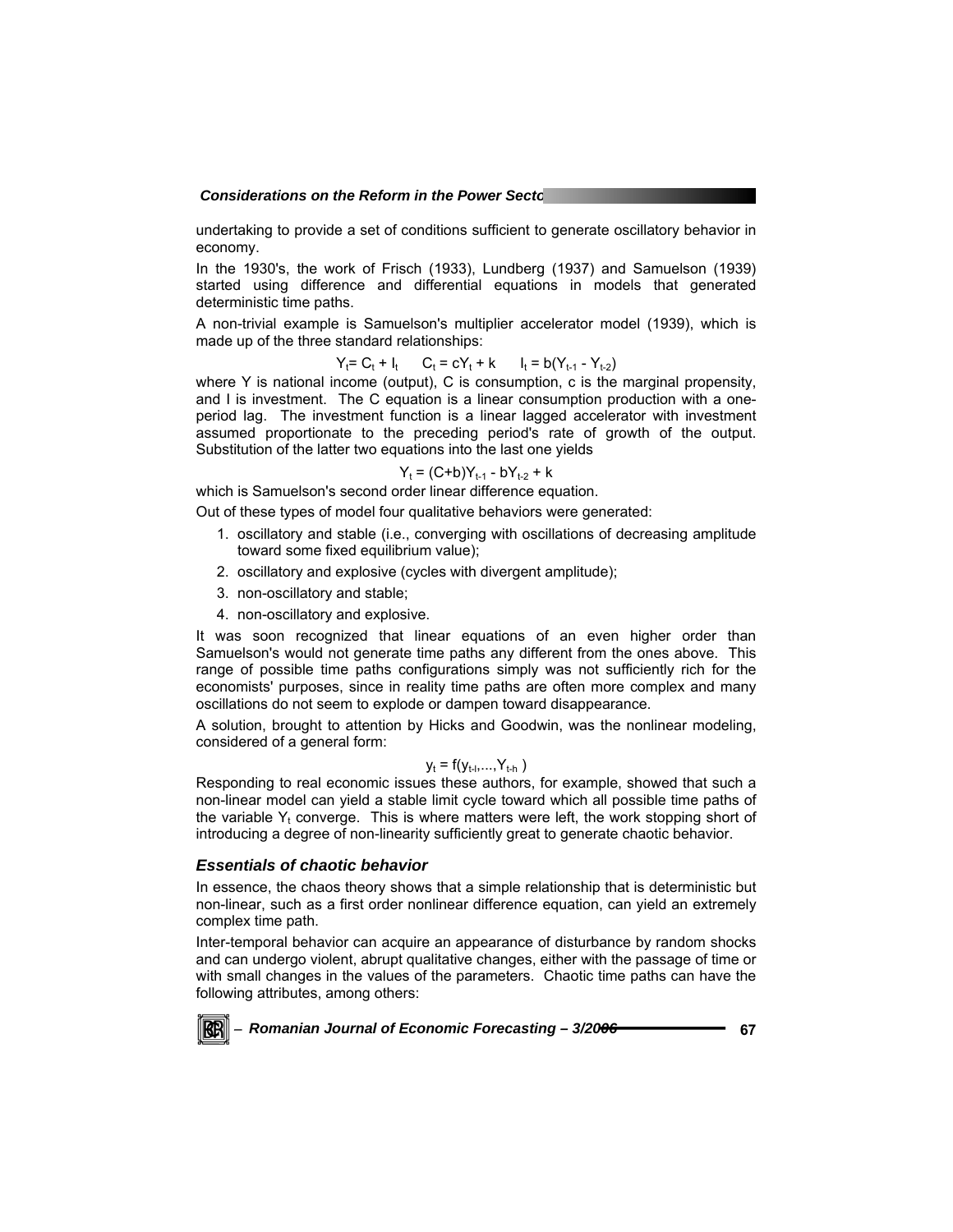- a) a trajectory (time path) can sometimes display sharp qualitative changes in behavior, like those we associate with large random disturbances (*e.g.*, very sudden changes from small amplitude to large amplitude cycles and *vice versa*), so at least some tests of randomness cannot distinguish such chaotic patterns of change from "truly random" behavior;
- b) a time path is sometimes extremely sensitive to microscopic changes in the values of the parameters which can completely transform the qualitative character of the path;
- c) they may display in a bounded region an oscillatory pattern which is very "disorderly".

Chaos theory provides, both for the economic analyst and for the policy designer, warnings that apparently random behavior may not be random at all, demonstrating the dangers of extrapolation and showing the difficulties that can beset economic forecasting generally.

#### *Complex cyclical patterns*

The simplest and most common chaos model involves a nonlinear one-variable difference equation of first order, that is, one of the form:

#### $y_{t+1} = f(y_t)$

whose graph (the phase diagram) showing  $f(y_t)$  as a function of  $y_t$  is hill shaped and tunable; in other words, the height, steepness, and location of the hill can be adjusted as desired by a suitable modification in the values of the parameters of  $f(y_t)$ . This phase diagram is the geometric instrument used to analyze the chaotic behavior time path generated by a difference equation model.

The function most commonly used to illustrate the chaos phenomenon is the quadratic equation with a single parameter, w

$$
y_{t+1} = f(y_t) = wy_t (1-y_t)
$$
; where  $dy_{t+1}/dy_t = w(1-2y_t)$ 

There are different behaviors of the path in the phase-space for the same starting point  $y_0$  and for various values of w.

As may be seen from the equation if

w<1 the phase curve will lay bellow the 45<sup>0</sup> line in the first quadrant;

w>1 there will be a positive value equilibrium point at the intersection of the 45<sup>0</sup> line and the parabolic curve;

1<w<2 the phase curve slope at the intersection point will be positive;

2<w<3 the slope will be negative but less than unity in absolute value;

w>3 the slope will be less than -1.

The last case is the one when the chaotic behavior may set in after a number of frequency bifurcation of the emerging limit cycles (from 2 frequencies to 4 frequencies, etc.). Since, for example, Grandmond and Malgrange (1986) and Baumol and Benhabib (1989) are giving extensive descriptions of the phase space of this equation for the economic dynamic case.

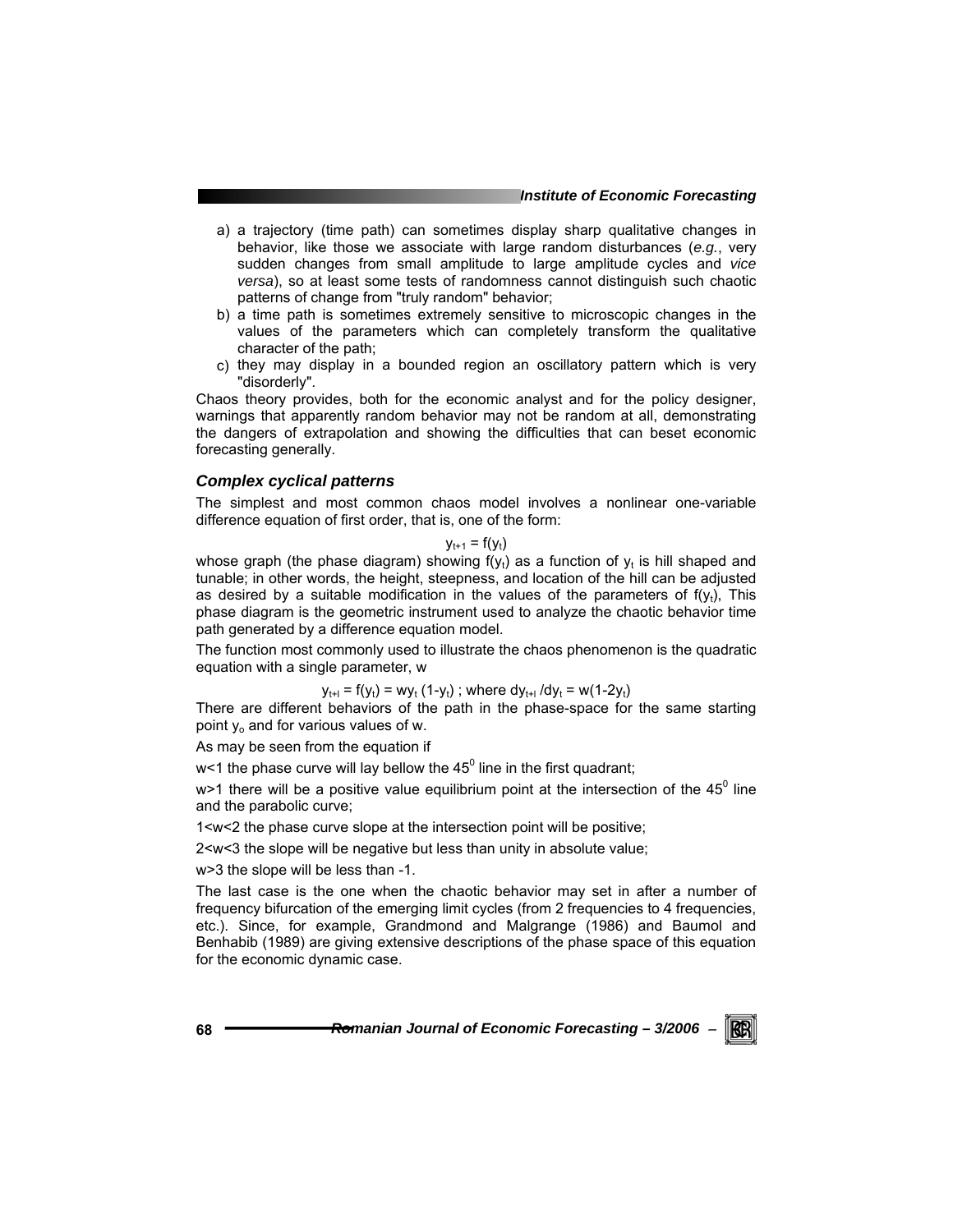## **References**

- Baumol, W.J., "Unpredictability, Pseudorandomness and Military Civilian Budget Interactions", *Revista Internationale di Science Economiche et Commerciali*, April 1986, XXXIII:4, 297 -318.
- Baumol, W. J. Benhabib, " Chaos: Significance, Mechanism, and Economic Applications", *Economic Prospectives* - A Journal of the American Economic Association , Vol. 3, No. l, Winter 1989.
- Baumol, W. J. Wolff, E. N. "Feedback from Productivity Growth to R&D", *Scandinavian Journal of Economics*, 1983, 85:2, 147-57.
- Chevalier Jean-Marie, *Electricity Privatization in Europe: Decreasing Prices, Increased Complexity*, Cambridge Energy Research Associates, 1998
- Chisari Omar, Estache Antonio, Romero Carlos, "Winners and Losers from Utility Privatization in Argentina", *Policy Research Working Paper* No.1824, The World Bank, September, 1997.
- Conger J. Kurt, (APPA), "Competitive Benefits of Coexisting Private and Publicly Owned Electric Utilities", *Romania National Energy Conference*, September, 1996.
- Electricity Association, *U.K. Electricity '94*, London, 1995.
- Electricity Association Services Ltd., *International Electricity Prices*, Issue 23, London, 1996.
- Frisch Ragnar "Propagation Problems and Impulse Problems in Dynamic Economics"; *Economic Essays in Honor of Gustav Cassel*, London 1933.
- Grandmond Jean Michel, "Periodic and Aperiodic Behaviour in Discrete Onedimensional Dynamical Systems", in Hildenbrand, W and A Mass Coliel, eds., *Contributions to Mathematical Economics*, New York North Holland, 1986.
- Guash J.Luis, Hahn W. Robert, "The Costs and Benefits of Regulation", *Policy Research Working Paper* No.1773, The World Bank, June, 1997.
- Klein Michael, So Joe, Shin Ben, "The Cost of Privatization Transactions-Are They Worth It ?", *The Private Sector in Infrastructure Strategy Regulation and Risk*, The World Bank Group, 1997.
- Livik Klaus, *et al*., "Consequences for tariffs and end-use after deregulation Experience from the Norvegian utility industry", *Deregulation of the Nordic power market, Implementation and experience 1991-1997*, World Bank Seminar, 1998.
- Lundberg Erik, *Studies in the Theory of Economic Expansion*, London, PS King 7 Sou Ltd., 1937.
- Navarro Peter, "Electric Utilities: The Argument for Radical Deregulation, *Harvard Business Review*, 74(1), 112-125 January-February, 1996.
- Newberry David M., Pollitt Michael G., "The Restructuring and Privatization of the U.K. Electricity Supply-Was It Worth It?", *The Private Sector in*